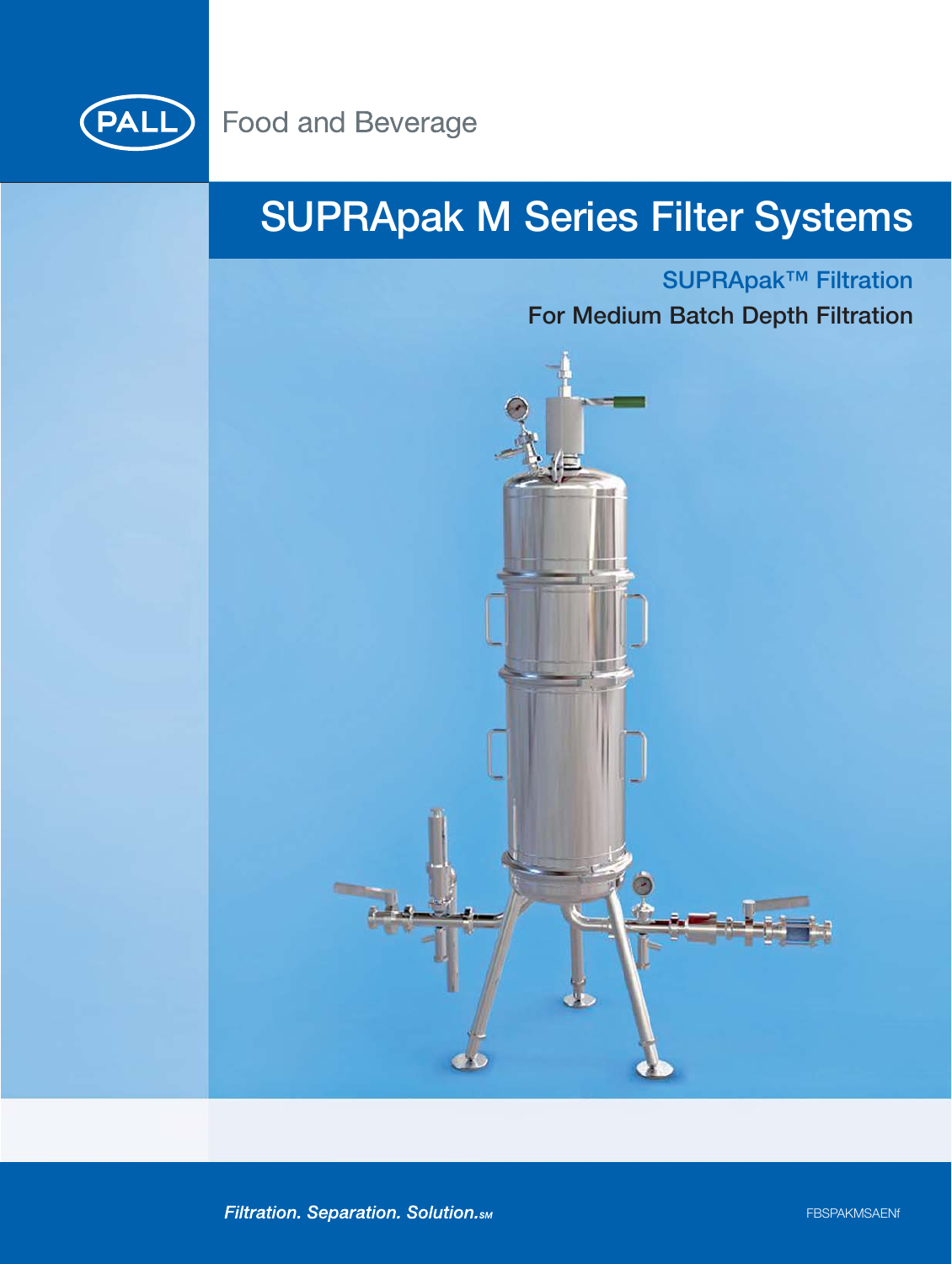### **SUPRApak Series SUPRApak M Series-SA Filter Systems**

# **Technical Information**

SUPRApak M Series-SA filtration units are turn-key systems designed for use with SUPRApak M filter modules, to handle medium batch sizes in wine, distilled spirits, sweeteners, gelatin, enzymes, and other food and beverage applications.

| Features                                                                                      | <b>Benefits</b>                                                                                                      |
|-----------------------------------------------------------------------------------------------|----------------------------------------------------------------------------------------------------------------------|
| Closed filtration<br>system                                                                   | • Increased process safety and<br>product quality; no drip losses;<br>minimum operator exposure to<br>process fluids |
| Installation package<br>with standard<br>accessories                                          | • Turn-key installation allows<br>quick integration into existing<br>system                                          |
| Compact design with<br>high filtration area                                                   | • High throughput filtration for<br>medium batch production,<br>resulting in low investment cost                     |
| Drainable, low hold-<br>up volume assembly                                                    | • Higher product yield;<br>minimized cleaning costs                                                                  |
| High quality internal<br>surface finish, sanitary<br>and crevice-free<br>design               | • Enhanced cleanability                                                                                              |
| Modular construction<br>available                                                             | • Enables flexibility and matching<br>of production volumes to<br>equipment capacity                                 |
| External tensioning<br>device with preset<br>torque limit                                     | • Provides secure operation<br>without bypass                                                                        |
| Simple, quick<br>installation and<br>servicing                                                | • Reduced labor and<br>maintenance costs; reduced<br>process downtime                                                |
| Filter module lifting<br>device available on<br>request                                       | • Eases filter installation and<br>removal                                                                           |
| European ATEX<br>Directive, Group 2,<br>Category II<br>documentation<br>(Zones 1/21 and 2/22) | • Suitable for use in potentially<br>explosive environments                                                          |

#### **Description**

SUPRApak M filtration units provide a closed system approach to high capacity depth filtration, maximizing product protection and minimizing product losses. They are a cost-effective alternative to traditional sheet filtration and lenticular module filtration.

SUPRApak M Series-SA units provide a complete installation package including standard accessories, which allows quick integration into an existing system. They hold from one to four SUPRApak M modules, representing up to approximately 11  $m<sup>2</sup>$  (116.6 ft<sup>2</sup>) of filtration area in a very compact and low hold-up volume design. They are available either in single dome or flexible modular design.

#### **Specifications**

| Minimum/Maximum<br>Design Pressure <sup>1,2</sup>  |                        | $-1$ to 8 barg ( $-14.5$ to 116 psig)                                                                                                                     |  |
|----------------------------------------------------|------------------------|-----------------------------------------------------------------------------------------------------------------------------------------------------------|--|
| Minimum/Maximum<br>Design Temperature <sup>1</sup> |                        | -10 to 150 °C (14 to 302 °F)                                                                                                                              |  |
| Materials of Construction                          |                        | Wetted parts 1.4404 (AISI 316L stainless steel)                                                                                                           |  |
| Sealing Materials <sup>3</sup>                     |                        | EPDM elastomer                                                                                                                                            |  |
| Internal<br>Surface Finish                         | Housing                | < 0.8 micrometers Ra<br>$(52 Ra microinches), electropolished$                                                                                            |  |
|                                                    | Piping                 | < 0.8 micrometers Ra (< 32 Ra microinches)                                                                                                                |  |
| Internal Welds Housing                             |                        | Dressed and blended to provide uniform ripple- and<br>crevice-free surface to $\leq$ 0.8 micrometers Ra ( $\leq$ 32 Ra<br>microinches), electropolished   |  |
|                                                    | Piping                 | Weld finish is as welded with a uniform crevice-free<br>profile. ≤ 1.6 micrometers Ra (≤ 63 Ra microinches),<br>pickled and passivated or bright annealed |  |
| Connections                                        | Inlet/Outlet           | DN40 (DIN 11851)<br>1.5 inch ISO 2852 clamp coupling compatible<br>adaptors available by specific order                                                   |  |
|                                                    | <b>Feed Fluid Vent</b> | DN6 (8 mm / 0.31 inch OD) hose tail                                                                                                                       |  |
|                                                    | <b>Filtrate Vent</b>   | DN6 (8 mm / 0.31 inch OD) hose tail                                                                                                                       |  |
|                                                    | Drains-Piping          | DN15 (18 mm / 0.71 inch OD) hose tail                                                                                                                     |  |
|                                                    | Drain-Safety<br>Valve  | DN32 (34 mm / 1.34 inch OD)                                                                                                                               |  |
| Filter Module Compatibility <sup>4</sup>           |                        | SUPRApak M series modules                                                                                                                                 |  |

<sup>1</sup> Maximum design pressure and temperature ratings are vessel ratings only. Safe operation will also depend on filter module and housing gasket use. EPDM assembly seals restrict continuous operating temperature to 130 °C (266 °F). For details on filter module temperature limitations, please refer to SUPRApak module literature.

- <sup>2</sup> Design satisfies EC Pressure Equipment Directive (PED Assessment) (Fluid Group 2, Category II, Module A1). Pressure rating is for liquid or gas. The PED category and fluid group classification indicates suitability of housing use on distilled spirits less than 70% by weight absolute alcohol. For such applications, the maximum allowable temperature must be below the flash point. For 70% by weight absolute alcohol the flashpoint is 21 °C (69.8 °F).
- <sup>3</sup> Please contact Pall to ensure the products meet specific National Legislation and/or Regional Regulatory requirements for food contact use.
- <sup>4</sup> Refer to Pall Food and Beverage SUPRApak module literature for additional guidelines on use.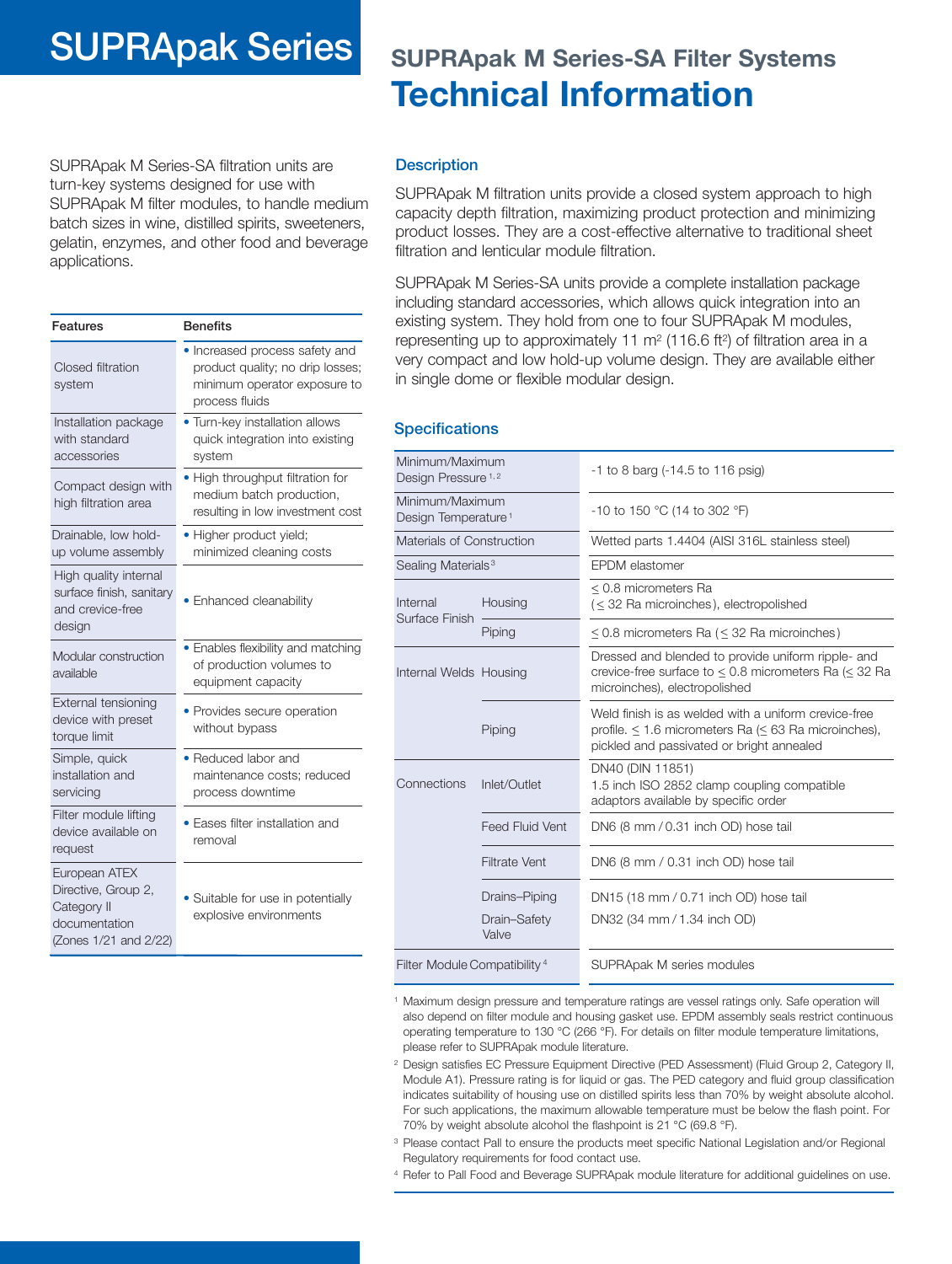### **SUPRApak M Series-SA Filter Systems Technical Information**

SUPRApak M Series-SA systems are supplied with standard accessories, which include inlet and outlet butterfly valves, a safety device with drain assembly, a feed fluid vent assembly with pressure gauge, a downstream drain assembly with pressure gauge, and a downstream non-return valve. Additional optional selections are: sight glass on feed fluid vent, and downstream sight glass.

#### **Nominal Dimensions in mm (inches)**  for specific dimensions, please contact Pall<sup>5</sup>

|                | M-100       | M-210       | M-421       |
|----------------|-------------|-------------|-------------|
| A              | 1040 (40.9) | 1299 (51.1) | 1818 (71.6) |
| $B^{6,7}$      | 1001 (39.4) | 1001 (39.4) | 1001 (39.4) |
| C <sup>6</sup> | 513 (20.2)  | 513 (20.2)  | 513 (20.2)  |
| $D^{6,7}$      | 489 (19.3)  | 489 (19.3)  | 489 (19.3)  |
| $F^8$          | 359(14.1)   | 359(14.1)   | 359(14.1)   |
| F              | 324 (12.8)  | 324 (12.8)  | 324 (12.8)  |

<sup>5</sup> Pall Corporation reserves the right to make dimensional modifications at any time, maintaining the same fit, form, and function. Please request a general arrangement drawing if exact dimensions are required.

<sup>6</sup> Indicated dimensions are for installations requiring DIN connections. For installations requiring clamp coupling connections, an optional DIN-clamp coupling adaptor is additionally available. See Optional Accessories. If adaptors are added to the inlet and outlet connections, add 88 mm (3.5 in) for each adaptor.

<sup>7</sup> An optional sight glass for the filtrate piping is available. See Optional Accessories. Installation of this sight glass will add 156 mm (6.1 in) to this dimension.

<sup>8</sup> Adjustable (leg height adjustment)





### **Volume and Weight**

|                   | M-100        | M-210        | M-421        |
|-------------------|--------------|--------------|--------------|
| Volume L (US gal) | 28.2(7.5)    | 48.2 (12.7)  | 89.2 (23.6)  |
| Weight kg (lb)    | 55.8 (123.0) | 66.7 (147.1) | 83.8 (184.8) |

### **Standard Documentation9**

- Certificate of Conformity to Quality Standards
- Final Inspection Certificate
- Installation/Operating Manual (IOM)

9 Additional documentation packages can be ordered. Please request PPD004BRONZ, PPD004SILVER, or PPD004GOLD.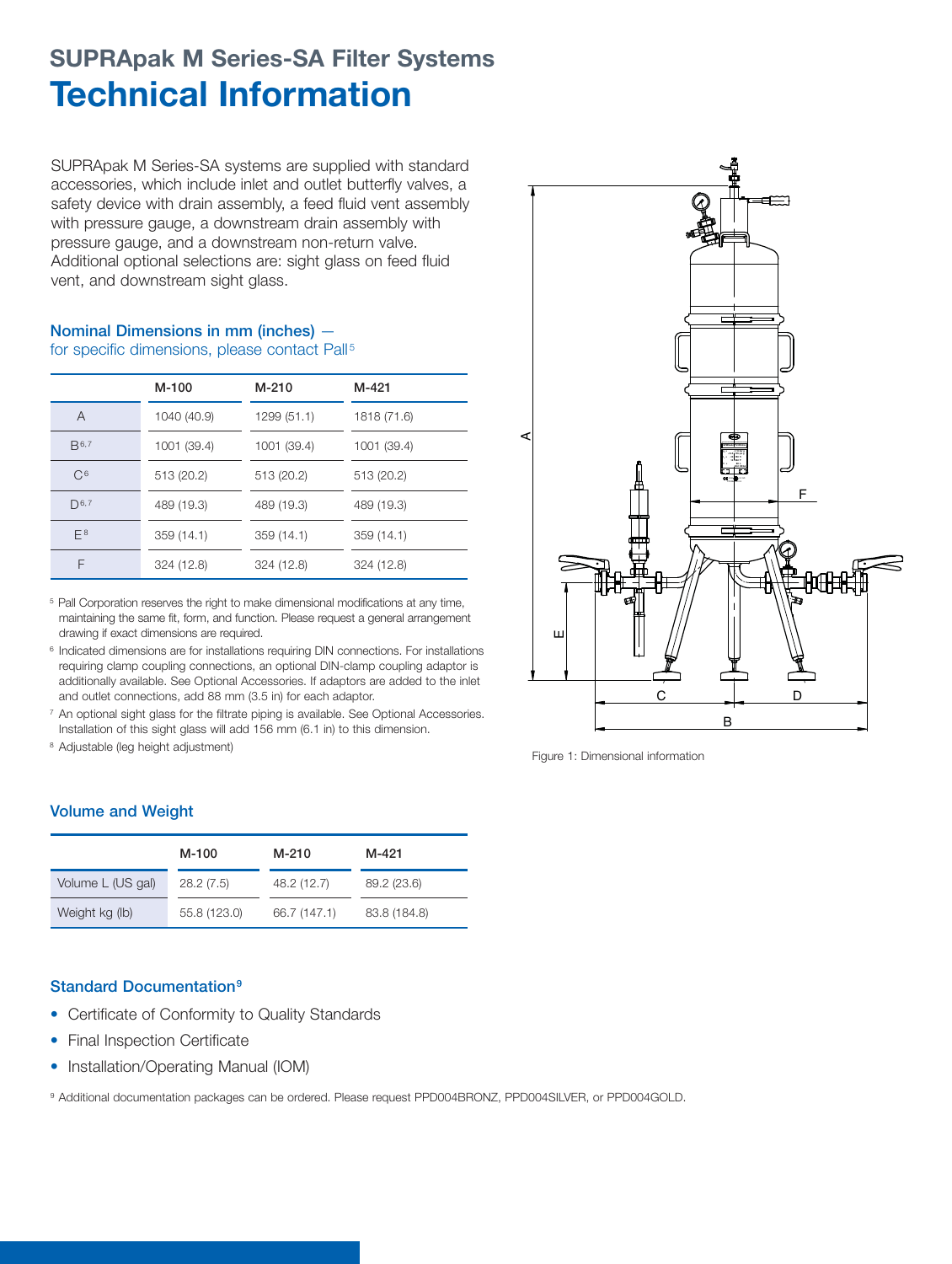### **SUPRApak Series SUPRApak M Series-SA Filter Systems Ordering Information**

**This is a guide to the part numbering structure and possible options only. For availability of specific options, please contact Pall.**

**Part Number: SPM SA TV NW40 A Table 1**

**Optional Accessories**

#### **Example Part Number: SPMSA421TVNW40A**

**Note:** See bold reference codes in the tables.

**Table 1**

| Code | <b>Bowl Height</b><br>and Configuration | Number of<br><b>SUPRApak Modules</b> |
|------|-----------------------------------------|--------------------------------------|
| 100  | 1-High Bowl                             |                                      |
| 210  | 2-High Split Bowl                       | 1 or $2$                             |
| 421  | 4-High Split Bowl                       | 1. 2. 3. or 4                        |

| Part No.                    | Description                                                 | Details                                                                         |
|-----------------------------|-------------------------------------------------------------|---------------------------------------------------------------------------------|
| 25590-022610                | Hot Fluid Core                                              | 1.4404 (AISI 316L SS)                                                           |
| 25590-0226-01 <sup>10</sup> | Hot Fluid Core Extension Z1                                 | 1.4404 (AISI 316L SS)                                                           |
| 25590-0226-0210             | Hot Fluid Core Extension Z2                                 | 1.4404 (AISI 316L SS)                                                           |
| ACS1036AA                   | Hook Spanner DN10-20                                        | Tool                                                                            |
| <b>ACS1037AA</b>            | Hook Spanner DN 25-100                                      | Tool                                                                            |
| ACS1012AA                   | Sight Glass DN40                                            | For filtrate piping                                                             |
| ACS1020AA                   | Sight Glass DN25                                            | For feed fluid vent assembly                                                    |
| ACS1116AA                   | Maintenance Tool Kit                                        | Hook spanners, adjustable<br>torque wrench, torque unit<br>tools                |
| ACS1067GS                   | Inlet/Outlet Adaptor<br>(DN40 to 1 1/2 inch clamp coupling) | Adaptor for piping adaption<br>from DN to ISO 2852 clamp<br>coupling connection |

<sup>10</sup> For hot fluid filtration (>40 °C/ >104 °F) select Hot Fluid Core for the top module in the stack and add Hot Fluid Core Extension Z1 (1-high section) and/or Hot Fluid Core Extension Z2 (2-high section) as required. A 1-high housing will only require the Hot Fluid Core.



Figure 3: Feed fluid vent assembly and filtrate vent detail



Figure 2: Stainless steel core for hot fluid filtration



Figure 4: Single and split bowl designs offer flexibility.